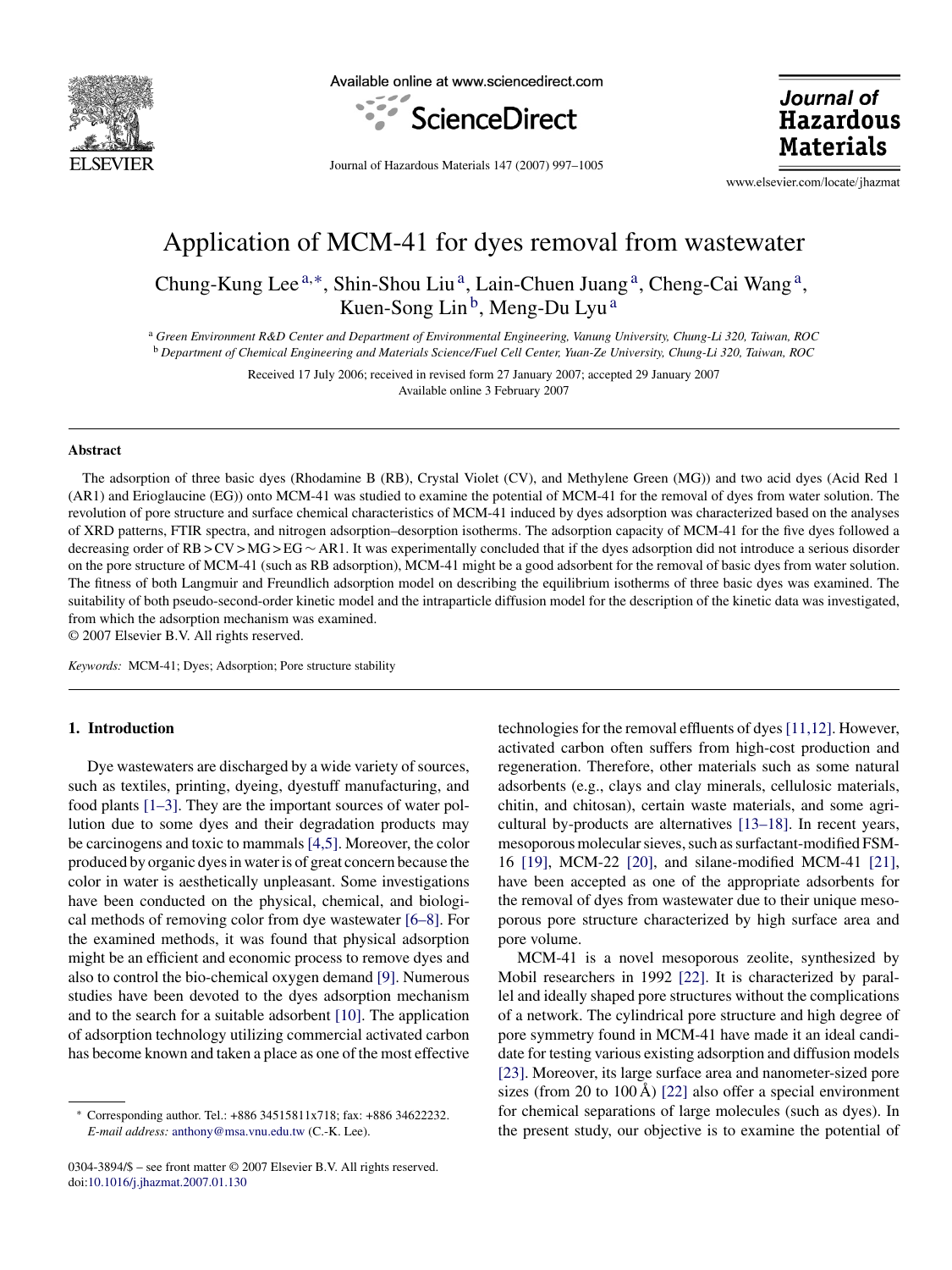MCM-41 for the removal of dyes from water solution by measuring the adsorption data of basic and acid dyes. It is well known that silicate materials, such as MCM-41, have a negative charge density due to the presence of  $Si-O$  and  $Si-OH$  groups, which should adsorb positive charged dyes and do not permit the adsorption of the negative ones [\[24\].](#page-8-0) However, it is found from the literature [\[21\]](#page-8-0) that the adsorption capacity of both acid and basic dyes on pure MCM-41 is very low, indicating that other factors (such as structure stability of MCM-41 during the adsorption process) must be considered for dyes adsorption on MCM-41 in addition to the factor of negative charge density. Accordingly, three basic dyes (RB, CV, and MG) with different molecular configurations are selected as testing adsorbates to examine the effects of basic dyes adsorption on the pore structure stability of MCM-41. Moreover, for giving a more comprehensive study, two acid dyes (AR1 and EG) are also included. The changes of pore structure and surface chemical characteristics of MCM-41 introduced by dyes adsorption are characterized based on the analyses of XRD patterns, FTIR spectra, and nitrogen adsorption–desorption isotherms. The equilibrium data are fitted into Langmuir and Freundlich equations to determine the correlation between the isotherm models and experimental data. The thermodynamic and kinetic parameters are calculated to determine the adsorption mechanism.

# **2. Materials and adsorption isotherms**

## *2.1. Adsorbent*

The mesoporous MCM-41 powder was crystallized from an alkaline solution containing cetyltrimethylammonium bromide (CTABr, 99%, Merck), sodium silicate solution (Na2O, 7.5–8.5%, SiO2, 25.8–28.5%, Merck), sulfuric acid (98%, Merck), and deionized water in the mole ratio of 1CTABr:1.76Na2O:6.14SiO2:335.23H2O:1.07H2SO4. After 24 h of crystallization at room temperature, the MCM-41 powder was filtered, washed, and dried before it was calcined in a furnace at  $450^{\circ}$ C for 4 h to remove the organic template.

# *2.2. Adsorbates*

Three basic dyes (RB, CV, and MG) and two acid dyes (AR1 and EG) were selected as adsorbates to discuss the adsorption selectivity of MCM-41 in terms of pore structure and surface charge density of adsorbent and molecular shape of adsorbates. All compounds were of analytical grade from Sigma Chemical Co. (USA) and were used without further purification. Their chemical structures were shown in [Fig. 1.](#page-2-0)

#### *2.3. Adsorption measurements*

The dye adsorption data from water solutions were obtained by the immersion method. All dye adsorbates were first dried at 105 ◦C for 24 h to remove moisture before use. All of the dye solution was prepared with distilled water. For adsorption experiments, 0.1-g-MCM-41 was added into 100 ml of dye water solutions at the desired concentration. The initial pH value of the solution was adjusted with NaOH or HCl solution to reach a desirable value. The preliminary experiment revealed that about 3 h was required for the adsorption process to reach equilibrium with a reciprocating shaker equipped with a constant temperature controller and a cover to keep isothermal condition. The solution and solid phase were separated by centrifugation at 8000 rpm for 25 min in a Sorvall RC-5C centrifuge. A 15-ml aliquot of the supernatant was removed and analyzed for RB, CV, MG, AR1 and EG by UV (Hitachi, U-2000) at the wave length of 555, 589, 655, 530, and 630 nm, respectively. The adsorption capacity of dyes was then calculated using the relation  $Q = V\Delta C/m$ , where *V* was the volume of the liquid phase, *m* was the mass of MCM-41, and  $\Delta C$  was the difference between the initial and final concentration of dye in solutions, which could be computed simply from the initial and final UV readings. For the adsorption kinetics experiments, the dye adsorption amounts were determined by analyzing the solution at appropriate time intervals.

The effects of temperature and pH on the adsorption data were carried out by performing the adsorption experiments at various temperatures (25, 45, and 65 $\degree$ C) and various initial pHs (2–11), respectively.

A zeta potential analyzer (Zetasizer, 3000HS, Malvern Co.) was used to measure the zeta potential of MCM-41 at different pH values. At least three runs were conducted for each sample and the average value was recorded. The phase structure of the MCM-41 samples before and after adsorbing dyes were evaluated from the XRD patterns obtained from Thermal ARL  $X$ -ray diffractometer equipped with a Cu  $K\alpha$  radiation source and a graphite monochromator. FTIR spectra of MCM-41 samples were recorded using a Perkin-Elemer Model 1600 FTIR spectrophotometer over the range 4000–400 cm−1. IR spectra were obtained in KBr disks. The porous structure characteristics of MCM-41 samples, including surface area and pore volume, were obtained from the conventional analysis of nitrogen adsorption–desorption isotherms measured at 77 K with Micromeritics TriStar 3000 apparatus.

## **3. Results and discussion**

#### *3.1. Adsorption of different dyes*

[Fig. 2](#page-3-0) shows pH effects on the adsorption capacity of five different dyes on MCM-41. For MG and CV, the adsorption capacity are measured under pH < 8 because both dyes may decompose when pH > 8. One can see that the adsorption capacity of RB decreases significantly at low (2–4) and high (9–11) pHs. The MG also shows an obvious decrease in the adsorption capacity at low pHs (2–4). Moreover, at pHs 3–7 the adsorption capacity of five dyes follows a decreasing order of  $RB > CV > MG > EG \sim AR1$ .

As shown in [Fig. 3](#page-3-0) for the dependence of zeta potential of MCM-41 on pHs, the surface charge of MCM-41 is negative at all examined pHs. Moreover, although the zeta potential changes obviously at pHs 4–8, the variation of zeta potential of MCM-41 at different pHs is slight from an overall view point and the effects of pHs on the adsorption capacity of basic dyes may be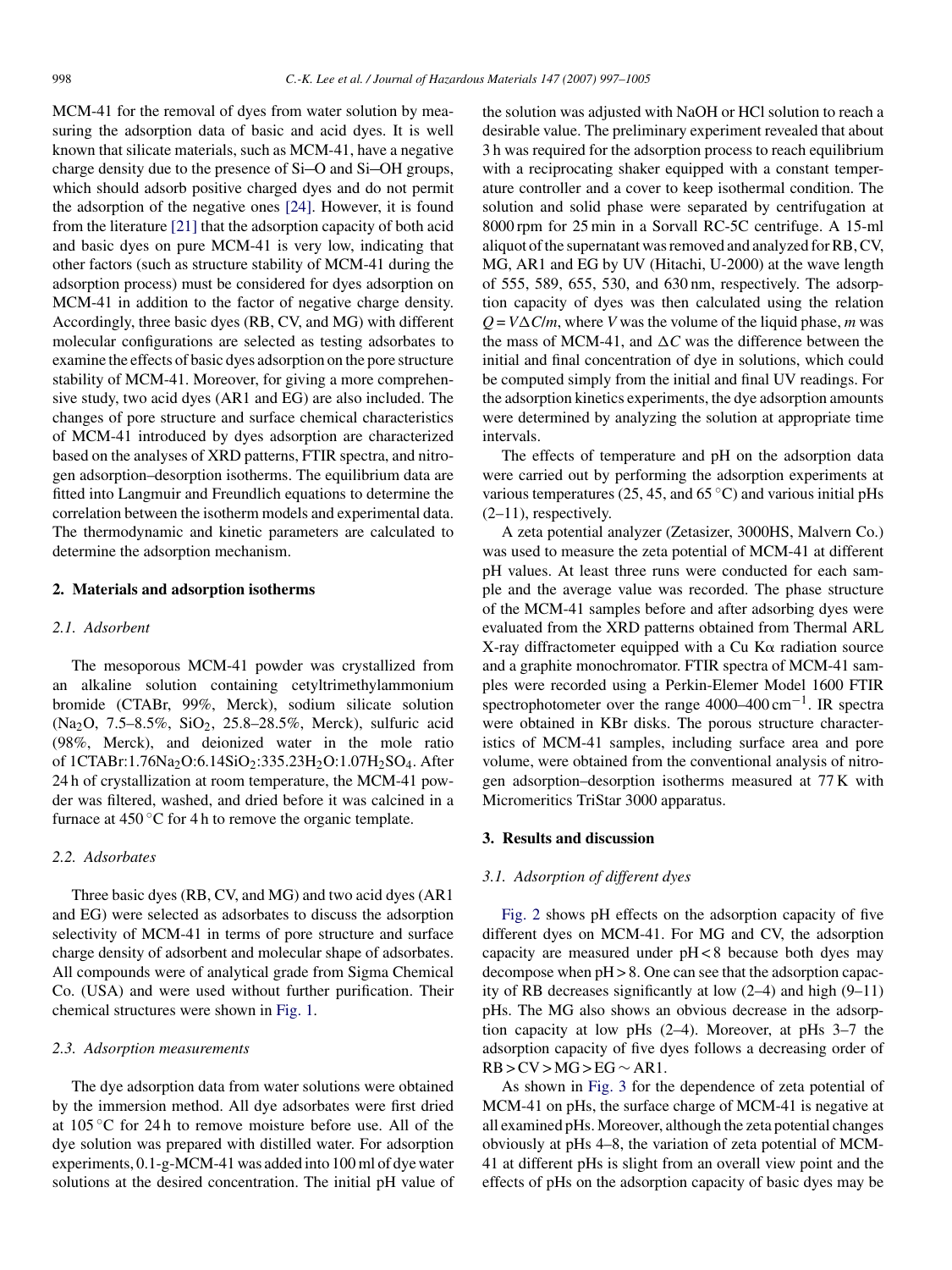<span id="page-2-0"></span>



Erioglaucine

Fig. 1. Chemical structures of examined dyes.

small. The obvious decrease in the adsorption capacity of RB and MG at high or low pHs may be due to the decrease in the structure stability of MCM-41 (such as the dissolution of MCM-41) [\[21\].](#page-8-0) On the other hand, the low and high adsorption capacity of acid (EG and AR1) and basic dyes (RB, CV, and MG) on MCM-41 can be explained with the existence of repulsive and attractive forces between the dyes and MCM-41, respectively. However, the significant difference existing in the adsorption capacity of three basic dyes is difficult to explain only from the variation of molecular size. One way to interpret the above result may be with the aid of the revolution of structure stability of MCM-41 during the basic dyes adsorption process, which is also closely related to the difference existing in the interactions between dyes and surface hydroxyl groups of MCM-41 [\[25\]. I](#page-8-0)n general, it is found that the interactions between the incorporated dye molecules and MCM-41 are very strong [\[26–28\]. T](#page-8-0)his may induce a serious disorder in the pore structure of MCM-41, and then create a sharp decrease in the adsorption capacity. In the following paragraphs, the revolutions of pore structure and surface chemical characteristics of MCM-41 before and after adsorbing dyes are examined with the analysis of XRD patterns, FTIR spectra, and nitrogen adsorption–desorption isotherms to give some supports on the above deduction.

The XRD patterns of MCM-41 accompanied with the adsorption processes are demonstrated in [Fig. 4.](#page-3-0) The presence of both  $(100)$  and  $(200)$  diffraction peaks in the primary MCM-41 is an evidence of good crystallinity of the prepared powder. However, a severe modification of the phase structure emerges from [Fig. 4](#page-3-0) after adsorbing dyes. If the diffraction patterns are compared, it is clearly observed that the adsorption of CV, MG, AR1, and EG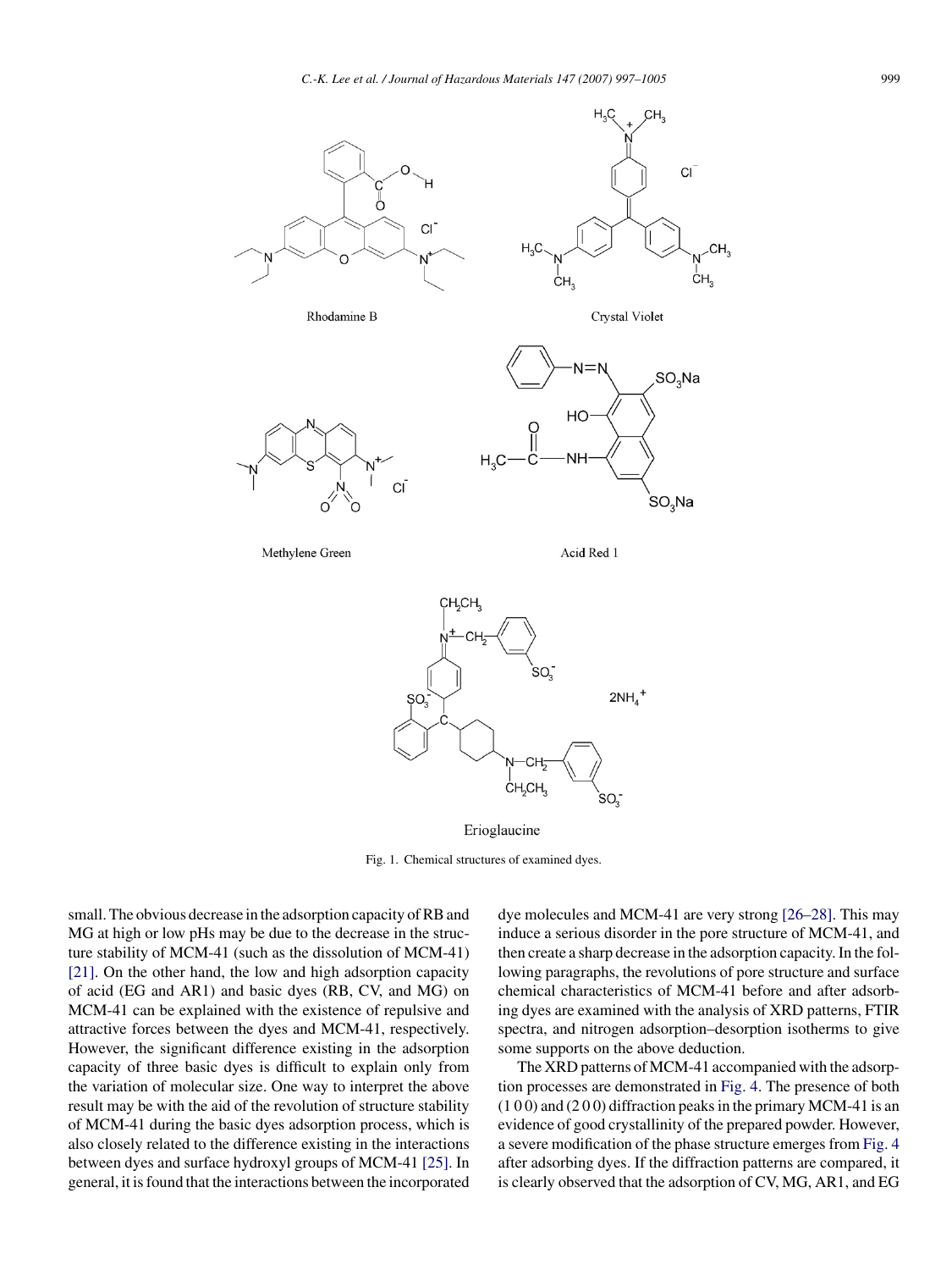<span id="page-3-0"></span>

Fig. 2. Effect of pH on dyes adsorption onto MCM-41 at  $25^{\circ}$ C and dye initial concentration 900 mg/l.



Fig. 3. Dependence of zeta potential of MCM-41 on pH values.

has induced a serious disorder in the pore structure of MCM-41, as indicated by the sharp decrease in the intensity of most MCM-41 peaks. Infrared spectra of MCM-41 before and after adsorbing dyes are demonstrated in Fig. 5. As shown in Fig. 5,



Fig. 4. XRD patterns of the MCM-41s before and after adsorbing dyes; from bottom to top is AR1/MCM-41, EG/MCM-41, MG/MCM-41, CV/MCM-41, RB/MCM-41, and MCM-41. Conditions: pH 4, 25 °C, and dye initial concentration 900 mg/l.



Fig. 5. FTIR spectra of the MCM-41 before and after adsorbing dyes; from bottom to top is MCM-41, AR1/MCM-41, EG/MCM-41, MG/MCM-41, CV/MCM-41, and RB/MCM-41. Conditions: pH 4, 25 ◦C, and dye initial concentration 900 mg/l.

the three well-known vibrational modes of  $a-SiO<sub>2</sub>$  are visible in all spectra [\[28\].](#page-8-0) These are the rocking mode near  $457 \text{ cm}^{-1}$ , the symmetrical stretching mode near 800 cm−1, and the asymmetric stretching mode near 1082 cm<sup>-1</sup> in which the oxygen atom vibrates along a line parallel to a line joining the adjacent silicon atoms. Moreover, the characteristic absorption peak of MCM-41 around 963 cm−<sup>1</sup> is also observed for all MCM-41 samples, indicating the change in the pore structure of MCM-41 induced by the dyes adsorption is more likely due to the inherent disorder but not the collapse of the MCM-41 mesoporous structure.

For providing more information about the structure changes of MCM-41 during basic dyes adsorption process, the nitrogen adsorption–desorption isotherms are also measured, as shown in Fig. 6. Some key features may be found directly from this figure. It can be seen that the monolayer capacity, thus the BET surface area of MCM-41, becomes smaller when basic dyes are adsorbed. This result implies that the large basic dyes may screen some MCM-41 surface rugosity and clog some smaller pores, which becomes inaccessible for the nitrogen molecule



Fig. 6. Nitrogen adsorption isotherms of MCM-41s before and after adsorbing basic dyes. Conditions: pH 4, 25 ◦C, and dye initial concentration 900 mg/l.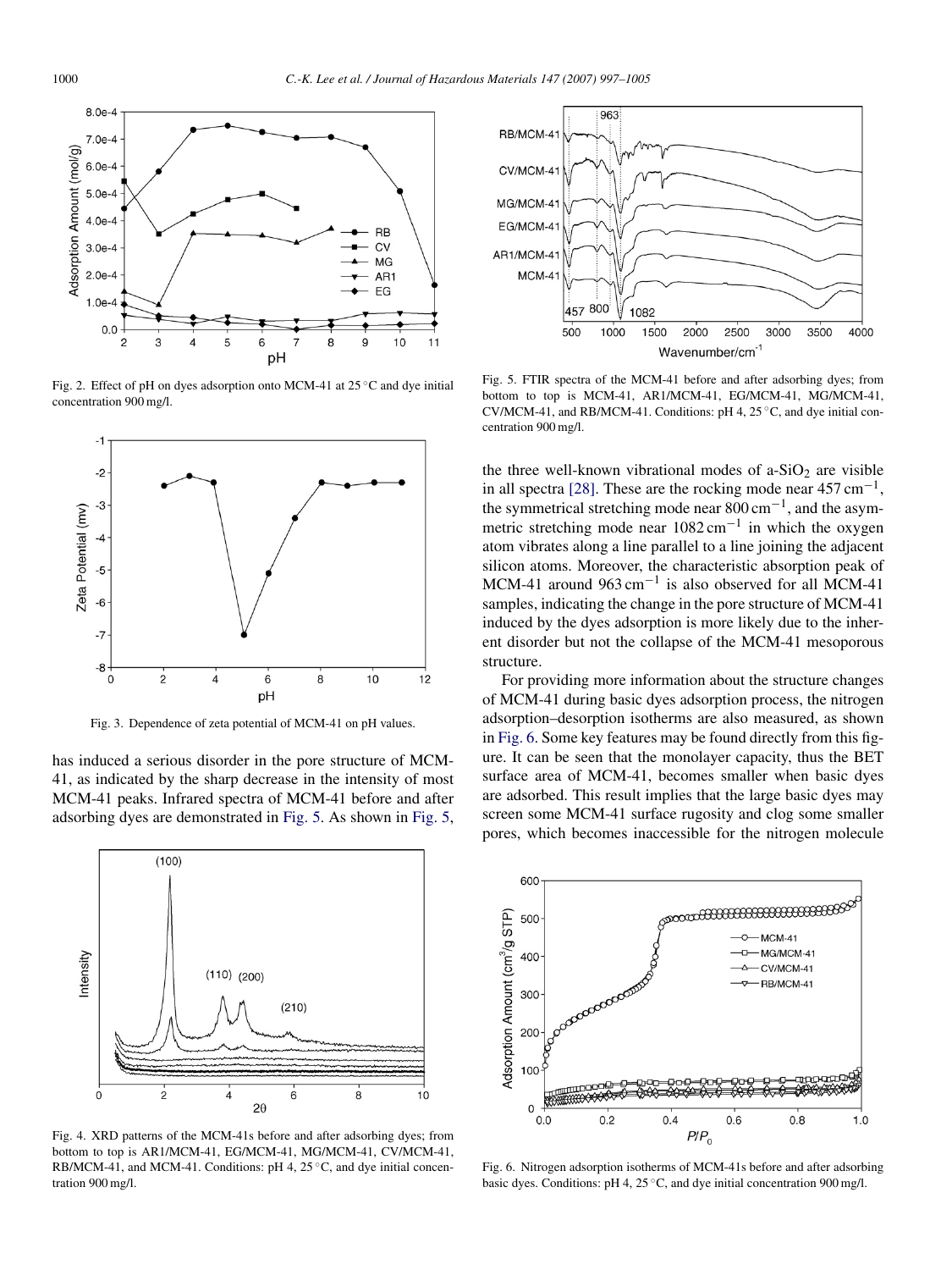Table 1 Specific surface areas, specific pore volumes, and average pore diameters of MCM-41s before and after adsorbing basic dyes

| Solid     | <b>BET</b> surface<br>area $(m^2/g)$ | Average pore<br>diameter (nm) | Total pore<br>volume $\text{cm}^3\text{/g}$ ) |
|-----------|--------------------------------------|-------------------------------|-----------------------------------------------|
| $MCM-41$  | 1003.5                               | 3.96                          | 0.76                                          |
| RB/MCM-41 | 99.2                                 | 1.41                          | 0.05                                          |
| MG/MCM-41 | 213.6                                |                               | 0.07                                          |
| CV/MCM-41 | 131.8                                |                               | 0.07                                          |
|           |                                      |                               |                                               |

and inhibits the passage of nitrogen molecules into these pores, respectively. Another key feature in [Fig. 6](#page-3-0) is that primary MCM-41 shows clear capillary condensation at moderate nitrogen pressure. However, the capillary condensation phenomenon becomes diffuse when basic dyes are adsorbed on MCM-41, signifying the adsorption process may decrease the pore sizes uniformity. The pore sizes can be calculated from the X-ray diffraction interplanar spacing ([Fig. 4\)](#page-3-0) and nitrogen isotherms ([Fig. 6\)](#page-3-0) using the equation,

$$
S = bd\left(\frac{\rho V_{\rm p}}{(1 + \rho V_{\rm p})}\right)^{1/2} \tag{1}
$$

where *S* is the pore size, *b* is a constant dependent on the assumed pore geometry and is equal to 1.155 for hexagonal models, *d* is the XRD(100) interplanar spacing,  $V_p$  is the mesoporous volume, and  $\rho$  is the pore wall density (ca. 2.2 cm<sup>3</sup>/g for siliceous materials) [\[29\].](#page-8-0) It is noteworthy that the average pore sizes of both MG/MCM-41 and CV/MCM-41 are difficult to estimate because the  $(100)$  peak does not exist in [Fig. 4.](#page-3-0) As listed in Table 1, the adsorption of RB may decrease the pore size of MCM-41 to some extent. Finally, the saturation adsorption capacity shown in [Fig. 6](#page-3-0) also suggests an enormous decrease in the total pore volume of MCM-41 after basic dyes are adsorbed (see also Table 1). Obviously, the adsorption process of basic dyes leads to the simultaneous decrease in the specific surface area, pore size, and pore volume of MCM-41.

According to the adsorption capacity and the analysis of XRD patterns, FTIR spectra, and nitrogen adsorption–desorption isotherms, it is experimentally demonstrated that the adsorption capacity of basic dyes is closely related to the pore structure stability of MCM-41 during the adsorption process. If the inherent disorder (in the pore structure of MCM-41) induced by basic dyes adsorption is insignificant (e.g., RB adsorption), MCM-41 may be a good adsorbent for the removal of basic dyes even if no chemical modification on MCM-41 is taken.

In the following section, the discussion in the adsorption isotherms and kinetics for providing more information about the adsorption mechanism of dyes adsorption onto MCM-41 is given. The work described here will focus on the three basic dyes as the adsorption capacity of acid dyes is very low.

#### *3.2. Adsorption isotherms of basic dyes*

It is well known that activated carbon is often selected as an adsorbent for the adsorptive removal of dyes from wastewater solutions. On the other hand, montmorillonite is also an



Fig. 7. Comparison of adsorption isotherms of RB on activated carbon, Camontmorillonite, and MCM-41 at 25 ◦C.

ideal adsorbent for removal of basic dyes since it possesses the capability of interlamellar expansion and high cation exchange capacity [\[7\],](#page-8-0) from which high amounts of basic dyes can be adsorbed with the cation exchange process. For MCM-41, it also possesses negative surface charge density but with the incapability of expansion of its cylindrical pore. Therefore, it is an interesting task to compare the adsorption capacity of basic dyes on the activated carbon, montmorillonite, and MCM-41, from which the potential of MCM-41 as an adsorbent for the removal of basic dyes can also be examined. The adsorption isotherms of RB on the activated carbon (purchased from Merck), Ca-montmorillonite (SAz-1, purchased from the University of Missouri-Columbia, Source Clay Minerals Repository), and MCM-41 at  $25^{\circ}$ C are demonstrated in Fig. 7. As shown in Fig. 7, MCM-41 possesses the largest capacity among the three adsorbents, indicating MCM-41 may be an attractive adsorbent for the removal of basic dyes from wastewater.

[Fig. 8](#page-5-0) shows RB, CV, and MG adsorption isotherms at different temperatures. As can be seen the adsorption capacity of basic dyes on MCM-41 is largely perceptible to temperature changes and the isotherm types can be divided into two cases: type I (RB) and type IV (CV and MG). As mentioned earlier, the adsorption of both CV and MG may introduce a serious disorder in the pore structure of MCM-41. Accordingly, the change in the adsorption isotherm type may be closely related to the effect of basic dyes adsorption on the pore structure stability of MCM-41.

The equilibrium adsorption isotherm is of importance in the design of adsorption systems. For MCM-41, its cylindrical pore structure is assumed to be high degree of pore symmetry and the adsorption environment in MCM-41 may be viewed as a homogeneous system. However, if the adsorption causes a serious disorder in the pore structure of MCM-41, the adsorption environment may become a heterogeneous system. Accordingly, the equilibrium adsorption data are fitted into the model of Langmuir and Freundlich. The Langmuir equation is applicable to homogeneous adsorption system [\[30\],](#page-8-0) while the Freundlich equation is an empirical equation employed to describe heterogeneous systems and is not restricted to the formation of the monolayer [\[31\].](#page-8-0)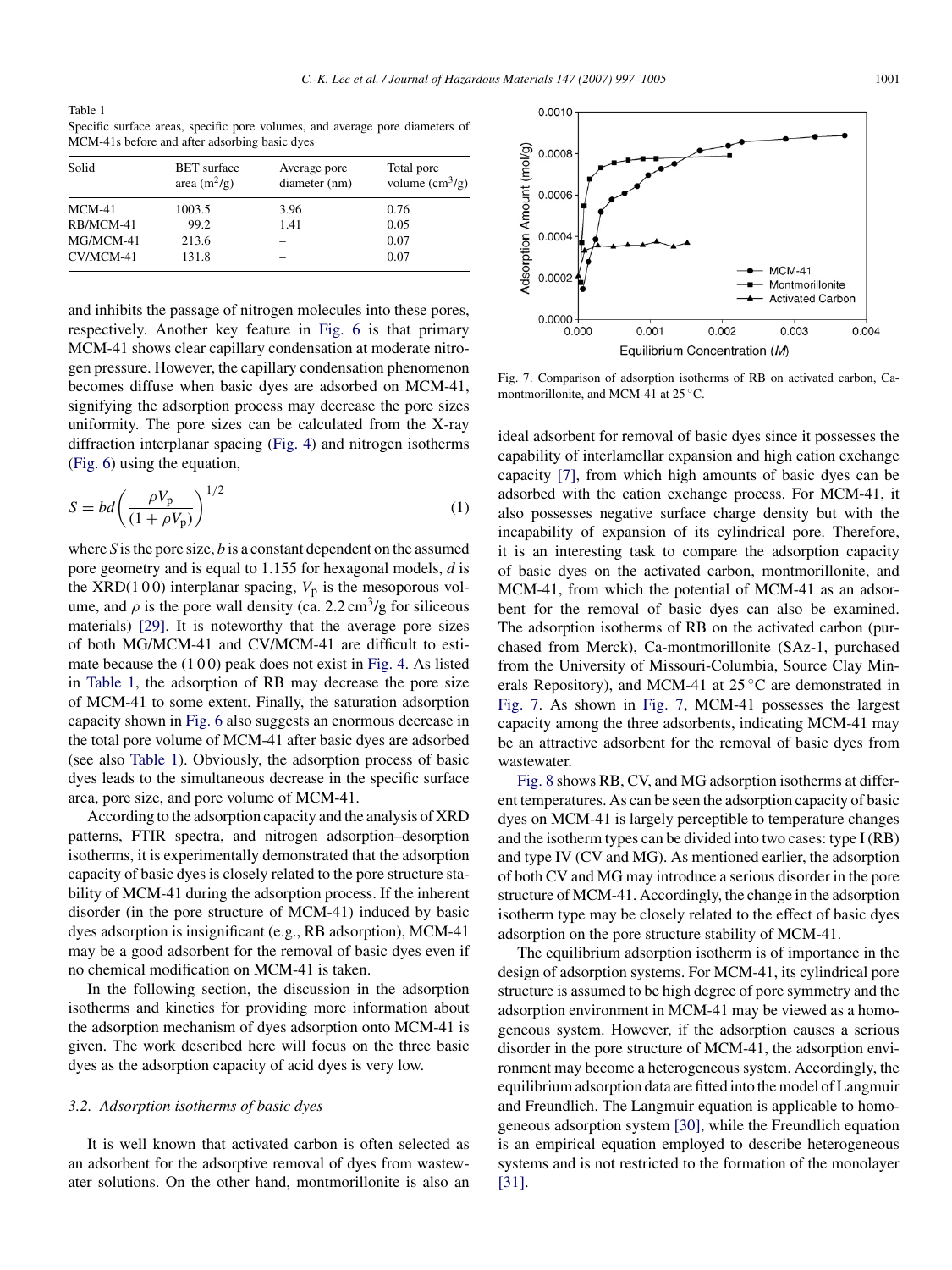<span id="page-5-0"></span>

Fig. 8. Langmuir and Freundlich adsorption isotherms of RB, CV, and MG on MCM-41 at different temperatures and pH 4.

The well known Langmuir equation is represented as

$$
\frac{C_{\rm e}}{Q_{\rm e}} = \frac{1}{Q_{\rm max} K_{\rm L}} + \frac{C_{\rm e}}{Q_{\rm max}},\tag{2}
$$

where  $Q_e$  is the equilibrium basic dyes concentration on the adsorbent (mol/g),*C*<sup>e</sup> is the equilibrium basic dyes concentration in solution (mol/l), *Q*max is the monolayer capacity of MCM-41 (mol/g), and *K*<sup>L</sup> is the Langmuir adsorption constant (l/mol) related to the free energy of adsorption. The Langmuir constant *K*<sup>L</sup> is a measure of the affinity between adsorbate and adsorbent and its reciprocal value gives the concentration at which half the maximum adsorption capacity of the adsorbent is reached [\[30\].](#page-8-0) A plot of  $C_e/Q_e$  versus  $C_e$  will give a straight line with slope 1/*Q*max and intercept 1/*Q*max*K*L, if Langmuir model is held. On

the other hand, the Freundlich equation is represented as

$$
Q_{\rm e} = K_{\rm F} C_{\rm e}^{1/n},\tag{3}
$$

where  $K_F$  ((mol/g(l/mol)<sup>1/*n*</sup>)) and 1/*n* are the Freundlich constants corresponding to adsorption capacity and adsorption intensity, respectively [\[31\].](#page-8-0) The plot of  $\ln Q_e$  versus  $\ln C_e$  is employed to generate the intercept  $K_F$  and the slope  $1/n$ . The fitting results of both Langmuir and Freundlich models are shown in Fig. 8 and the values of  $K_L$ ,  $Q_{\text{max}}$ ,  $K_F$ ,  $1/n$ , and the linear regression correlations are given in [Table 2. A](#page-6-0)s listed in [Table 2,](#page-6-0) Langmuir model should better describe the three basic dyes adsorption on MCM-41 than Freundlich model. Moreover, the adsorption of three basic dyes on MCM-41 is largely perceptible to temperature changes, as shown in the variation of both *Q*max and *K*<sup>L</sup> with temperatures. On the other hand, the values of 1/*n* are all less than 1 at all temperatures, indicative of high adsorption intensity. If the  $K_F$  values are compared at all temperatures studied, it is found that lower values of  $K_F$  are obtained at higher temperatures, indicating that basic dyes possess higher adsorption capacity at lower temperatures.

Although Langmuir model gives a better fitting result than Freundlich model, it should be noted that the dependence of  $K_L$ on the temperature for both MG and CV violates the thermodynamic consistency. For MG and CV, the increase in the *K*<sup>L</sup> values with increasing temperatures indicates that the adsorption process is endothermic process. However, Fig. 8 shows that adsorption capacities for all tested dyes augment with a decrease of temperature. This fact indicates that adsorption process is an exothermic process and implies that the Langmuir model is not appropriate for the description of both MG and CV adsorption onto MCM-41 although its fitting result is good from a mathematical point of view. The fail of Langmuir model for describing the adsorption of MG and CV may be ascribed to the serious disorder in the pore structure of MCM-41 induced by the two basic dyes adsorption, from which the adsorption environment may become heterogeneous and the adsorption isotherms are not type I but with type IV. In such case, Freundlich model may be more appropriate for description of adsorption isotherms than Langmuir model.

Adsorption is accompanied by evolution of heat since adsorbates are more stabilized on the adsorbent surface than in the bulk phase. Since adsorption is an exothermic process, the concentration of the adsorbed material decreases with increased temperature at a given equilibrium concentration, as the basic dyes isotherms of Fig. 8 indicate. The temperature dependency of Henry's constant *K* obeys the van't Hoff equation [\[32\]:](#page-8-0)

$$
\frac{\mathrm{d}\ln K}{\mathrm{d}T} = \frac{\Delta H}{RT^2} \tag{4}
$$

where  $R$  is the gas constant and  $T$  is the temperature (in Kelvin). Eq. (4) can be integrated to yield  $\ln K = \ln K_0 + (-\Delta H/RT)$ . A plot of ln*K* versus 1/*T* will yield a straight line with a slope of −-*H*/*R*. The heats of adsorption, calculated from the slope, are  $-32.1 \pm 4.2, -7.5 \pm 2.9$ , and  $-26.3 \pm 0.3$  kJ/mol for RB, MG, and CV, respectively.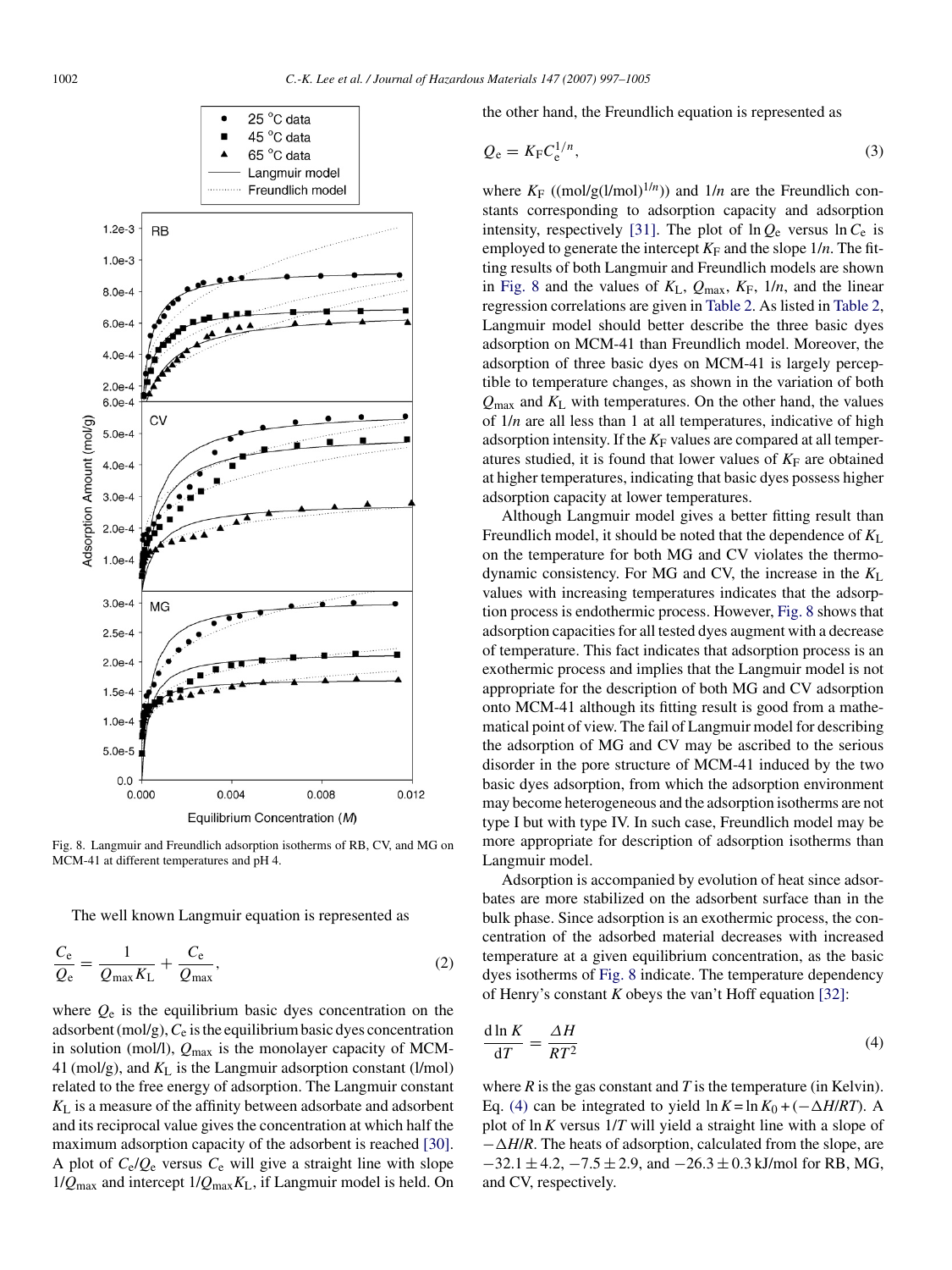<span id="page-6-0"></span>Table 2 Langmuir and Freundlich isotherm constants for the adsorption of RB, MG, and CV onto MCM-41

| $T({}^{\circ}C)$ | Dye       | Langmuir                 |                        |         | Freundlich |                                      |         |
|------------------|-----------|--------------------------|------------------------|---------|------------|--------------------------------------|---------|
|                  |           | $Q_{\text{max}}$ (mol/g) | $K_{\text{L}}$ (l/mol) | $r_L^2$ | 1/n        | $K_F$ (mol/g(l/mol) <sup>1/n</sup> ) | $r_F^2$ |
| 25               | RB        | $9.4 \times 10^{-4}$     | $3.3 \times 10^{3}$    | 0.999   | 0.310      | $5.100 \times 10^{-3}$               | 0.823   |
| 45               |           | $7.1 \times 10^{-4}$     | $2.7 \times 10^{3}$    | 0.999   | 0.306      | $3.623 \times 10^{-3}$               | 0.877   |
| 65               |           | $6.8 \times 10^{-4}$     | $1.0 \times 10^{3}$    | 0.995   | 0.434      | $5.983 \times 10^{-3}$               | 0.935   |
| 25               | MG        | $3.1 \times 10^{-4}$     | $2.7 \times 10^{3}$    | 0.997   | 0.208      | $8.292 \times 10^{-4}$               | 0.992   |
| 45               |           | $2.2 \times 10^{-4}$     | $3.2 \times 10^{3}$    | 0.996   | 0.163      | $4.620 \times 10^{-4}$               | 0.988   |
| 65               |           | $1.7 \times 10^{-4}$     | $5.0 \times 10^{3}$    | 0.998   | 0.148      | $3.576 \times 10^{-4}$               | 0.958   |
| 25               | <b>CV</b> | $5.8 \times 10^{-4}$     | $1.5 \times 10^{3}$    | 0.980   | 0.229      | $1.479 \times 10^{-3}$               | 0.957   |
| 45               |           | $5.0 \times 10^{-4}$     | $1.3 \times 10^{3}$    | 0.980   | 0.242      | $1.333 \times 10^{-3}$               | 0.947   |
| 65               |           | $2.8 \times 10^{-4}$     | $1.4 \times 10^{3}$    | 0.980   | 0.216      | $6.951 \times 10^{-4}$               | 0.978   |

#### *3.3. Adsorption kinetics of basic dyes*

The effect of contact time on the amount of RB, CV, and MG adsorbed onto MCM-41 was measured at the optimum initial concentration and different temperatures. A simple kinetic analysis was performed with the aid of pseudo-second-order equation [\[33\].](#page-8-0) In this equation, the value of the rate constant *k* can be calculated in the form

$$
\frac{\mathrm{d}Q_t}{\mathrm{d}t} = k(Q_e - Q_t)^2 \tag{5}
$$

where  $Q_e$  and  $Q_t$  are the amount of dye adsorbed per unit mass of the adsorbent at equilibrium and time *t*, respectively. After definite integration by applying the initial conditions  $Q_t = 0$  at  $t = 0$  and  $Q_t = Q_t$  at  $t = t$ , Eq. (5) becomes

$$
\frac{t}{Q_t} = \frac{1}{kQ_e^2} + \frac{1}{Q_e}t.\tag{6}
$$

The plot of  $t/Q_t$  versus  $t$  gives straight lines. Linear plots of the  $t/Q_t$  versus  $t$  with linear regression coefficients higher than 0.99 indicates the applicability of this kinetic equation and the pseudo-second nature of the adsorption process of three basic dyes onto MCM-41. Fig. 9 presents the plots for the adsorption of three basic dyes on MCM-41 using the pseudo-second-order kinetic model. Table 3 lists the kinetic parameters obtained from the pseudo-second-order model and it is seen that the equilib-

Table 3

Parameters of kinetic model of RB, CV, and MG adsorption onto MCM-41. Conditions: initial dye concentration 900 mg/l and pH 4

| $T({}^{\circ}C)$ | Dye       | Pseudo-seconder-order model |                      |       |  |
|------------------|-----------|-----------------------------|----------------------|-------|--|
|                  |           | $k$ (g/mol min)             | $Q_{\rm e}$ (mol/g)  | $R^2$ |  |
| 25               | RB        | 320.9                       | $8.2 \times 10^{-4}$ | 0.999 |  |
| 45               |           | 1239.3                      | $6.6 \times 10^{-4}$ | 0.999 |  |
| 65               |           | 7951.6                      | $5.5 \times 10^{-4}$ | 0.999 |  |
| 25               | <b>CV</b> | 302.4                       | $3.3 \times 10^{-4}$ | 0.999 |  |
| 45               |           | 564.2                       | $2.6 \times 10^{-4}$ | 0.999 |  |
| 65               |           | 327.1                       | $1.8 \times 10^{-4}$ | 0.999 |  |
| 25               | MG        | 296.6                       | $2.9 \times 10^{-4}$ | 0.999 |  |
| 45               |           | 505.3                       | $1.7 \times 10^{-4}$ | 0.999 |  |
| 65               |           | 444.2                       | $1.2 \times 10^{-4}$ | 0.999 |  |



Fig. 9. Comparison of pseudo-second-order kinetics of RB, CV, and MG adsorption on MCM-41. Conditions: initial dyes concentration 900 mg/l, 25 ◦C, and pH 4.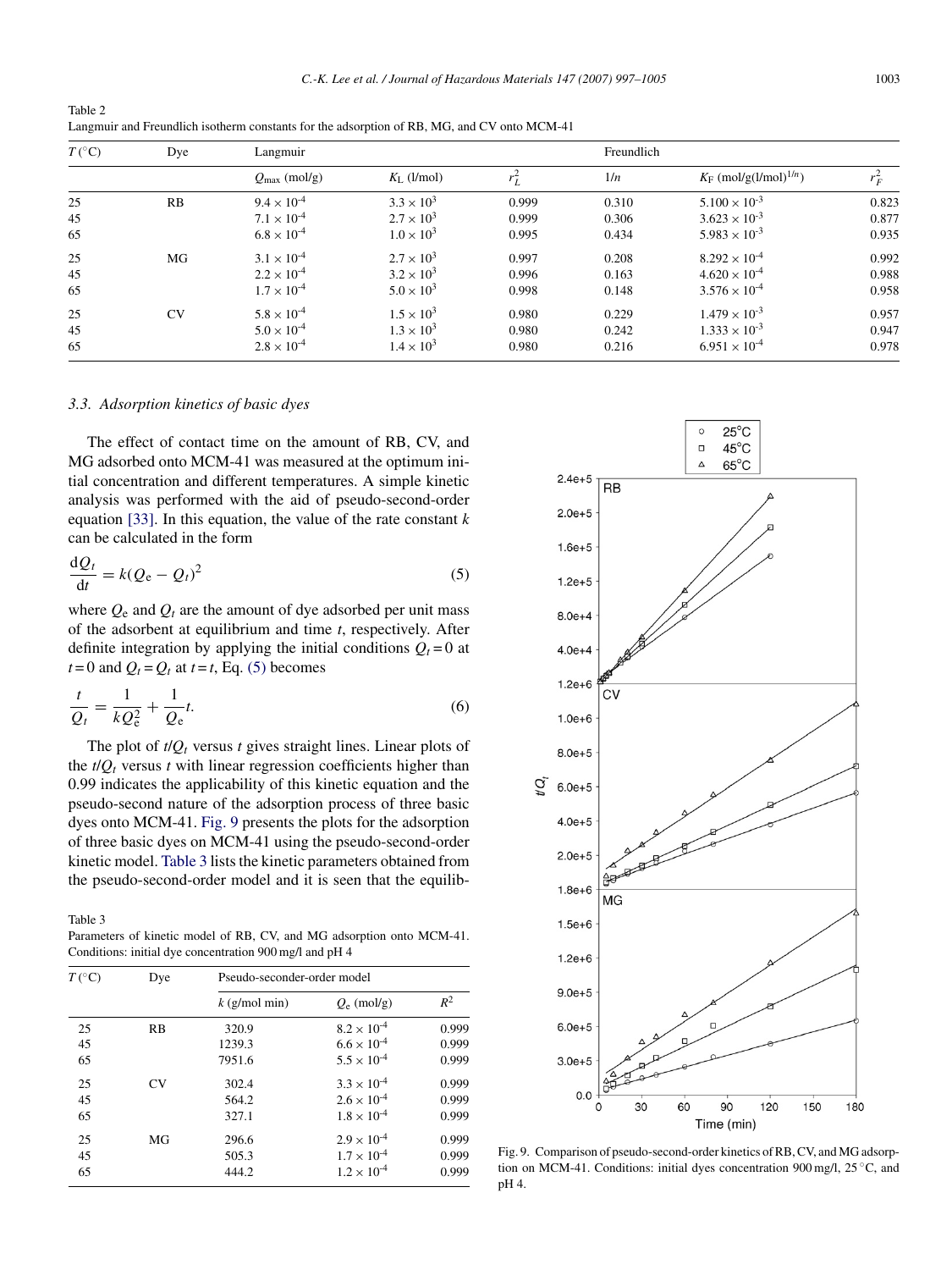

Fig. 10. The diffusion model plots for the adsorption of RB, CV, and MG on MCM-41. Conditions: initial dyes concentration 900 mg/l, 25 ◦C, and pH 4.

rium adsorption capacity (*Q*e) shows a slight decrease with the increasing temperature. From the *k* values it is observed that for RB (CV and MG), temperature effect on the adsorption kinetics is (not) significant.

In addition to the pseudo-second-order rate equation, the intraparticle diffusion model is commonly used technique for identifying the steps involved during adsorption, described by external mass transfer (boundary-layer diffusion) and intraparticle diffusion [\[20\]. T](#page-8-0)he intraparticle diffusion model is expressed as

$$
Q_t = k_d(t^{1/2})
$$
\n<sup>(7)</sup>

where  $k_d$  is the diffusion coefficient. Fig. 10 presents the typical plots for the adsorption of three basic dyes on MCM-41 using diffusion model. As shown in Fig. 10, the two-phase plot suggests that the adsorption process proceeds by surface adsorption and intraparticle diffusion, namely, the initial curved portion of the plot indicates a boundary-layer effect while the second linear portion is due to intraparticle or pore diffusion.

Because the double nature of intraparticle diffusion plot confirms the presence of film and pore diffusion, the adsorption kinetic data can be further analyzed using Boyd kinetic expression (Eq. (8)) to determine the actual rate-controlling step involved in the dye adsorption process [\[34\].](#page-8-0)

$$
F = 1 - \frac{6}{\pi^2} \exp(-Bt)
$$
\n<sup>(8)</sup>

$$
B = \frac{\pi D}{r^2} = \text{time constant} \tag{9}
$$

where *D* is the effective diffusion coefficient of adsorbates in adsorbent phase, *r* is the radius of adsorbent particle assumed to be spherical, and *F* is the fraction of solute adsorbed at different times *t* and given by

$$
F = \frac{Q_t}{Q_e} \tag{10}
$$

where  $Q_t$  and  $Q_e$  represent the amount adsorbed (mol/g) at any time *t* and at infinite time. In this work, we take  $Q_e$  from the



Fig. 11. Correlation between *Bt* and *t* for RB, CV, and MG adsorption onto MCM-41.

second-order kinetic model, as listed in [Table 3.](#page-6-0) Substituting Eq. (10) into Eq. (8), the kinetic expression becomes

$$
Bt = -0.4977 - \ln\left(1 - \frac{Q_t}{Q_e}\right). \tag{11}
$$

Thus, the value of *Bt* can be calculated for each *t* value. Fig. 11 shows the calculated *Bt* values against time for RB, CV, and MG at 25 ◦C. The linearity of this plot will provide useful information for distinguishing between external-transport- and intraparticletransport-controlled rates of adsorption [\[35\]. I](#page-8-0)n general, if a plot of *Bt* versus *t* is a straight line passing through the origin, then adsorption is governed by a particle-diffusion mechanism, otherwise it is governed by film diffusion. From Fig. 11, it is observed that the plots are not straight lines to pass the origin (the  $R^2$  of linear fitting for RB, MG, and CV is 0.9452, 0.9493, and 0.9211, respectively), implying external mass transport mainly governs the rate-limiting process. Several previous investigations have reported a similar type of pattern for dyes adsorption on activated carbon [\[36\],](#page-8-0) fly ash [\[37\],](#page-8-0) rice husk [\[35\],](#page-8-0) and MCM-22 [\[20\].](#page-8-0)

## **4. Conclusions**

It is experimentally concluded that if the pore structure stability of MCM-41 could be maintained during the dye adsorption process (such as RB), MCM-41 may be an effective adsorbent for basic dye removal from aqueous solutions and the adsorption equilibrium data can be well described with the Langmuir model. If basic dyes adsorption introduces a serious disorder in the pore structure of MCM-41 (such as MG and CV), however, the adsorption isotherms will change from type I into type IV and Freundlich model is more appropriate for describing the adsorption equilibrium data than Langmuir model. Thermodynamic calculations indicate that the adsorption of basic dyes on MCM-41 may be an exothermic process. The  $\Delta H^0$  for RB, MG, and CV was  $-32.1, -7.5$ , and  $-26.3$  kJ/mol, respectively. The adsorption kinetics follows the pseudo-second-order model and the external diffusion is the controlling process.